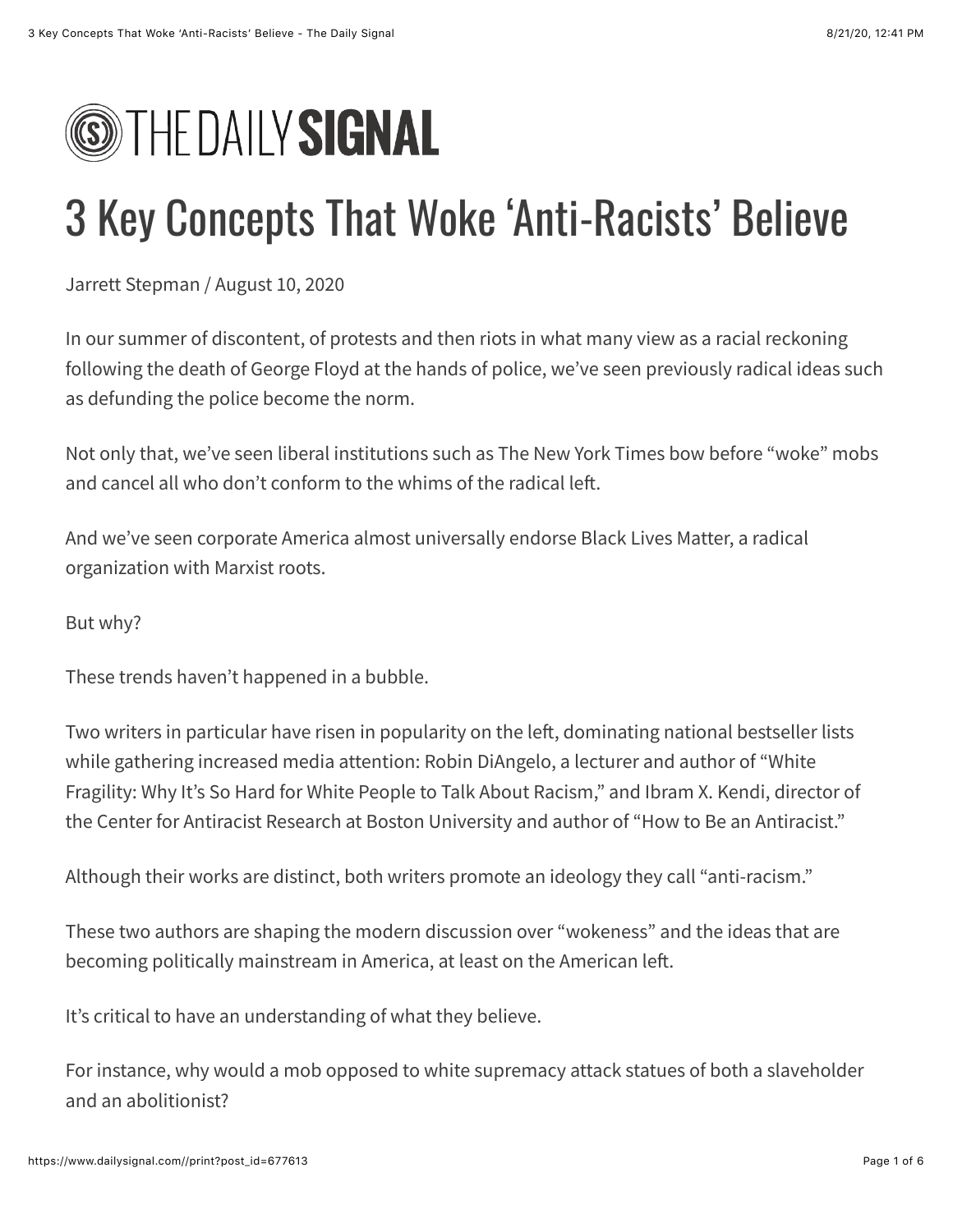Is this an example of mindless, wanton destruction? Or perhaps the rioters are embracing a larger set of ideas that creates a ruthless dichotomy between racists and anti-racists?

Here are three key concepts to which the anti-racists have attached themselves.

## 1. **Racism Redefined**

According to both DiAngelo and Kendi, there really are only two paths any person may take: racism or anti-racism. Being "not racist," as Kendi writes, is not good enough, nor does it mean one isn't a racist.

DiAngelo defines "white fragility," the topic of her book, as a process whereby white people return to "our racial comfort, and maintain our dominance within the racial hierarchy."

"Though white fragility is triggered by discomfort and anxiety, it is born of superiority and entitlement," DiAngelo writes. "White fragility is not weakness per se. In fact, it is a powerful means of white racial control and the protection of white advantage."

Essentially, if a white person is uncomfortable talking about race or denies his fundamental whiteness, as well as his racism, he is guilty of white fragility.

In fact, according to the arguments of both DiAngelo and Kendi, even a denial of racism can be construed as evidence of racism.

As several other writers[, including Mark Hemingway at The Federalist,](https://thefederalist.com/2020/07/15/what-to-read-instead-of-white-fragility/) have noted, this is what's called a Kafka trap, a rhetorical device "where the more you deny something, the more it's proof of your guilt."

[DiAngelo and Kendi promote a racial variation of common oppressor versus oppressed narratives,](https://www.dailysignal.com/2020/08/02/how-wokeness-is-a-product-of-marxism/) seen in many traditional left-wing ideologies. Marxist economic ideology revolving around class is more or less replaced by race in a scenario where there are only winners and losers.

Kendi and DiAngelo argue that racism is not just an individual act of discrimination or prejudice toward a person or a people based on their race.

Instead, racism is redefined as a collective condition leading to inequities in society.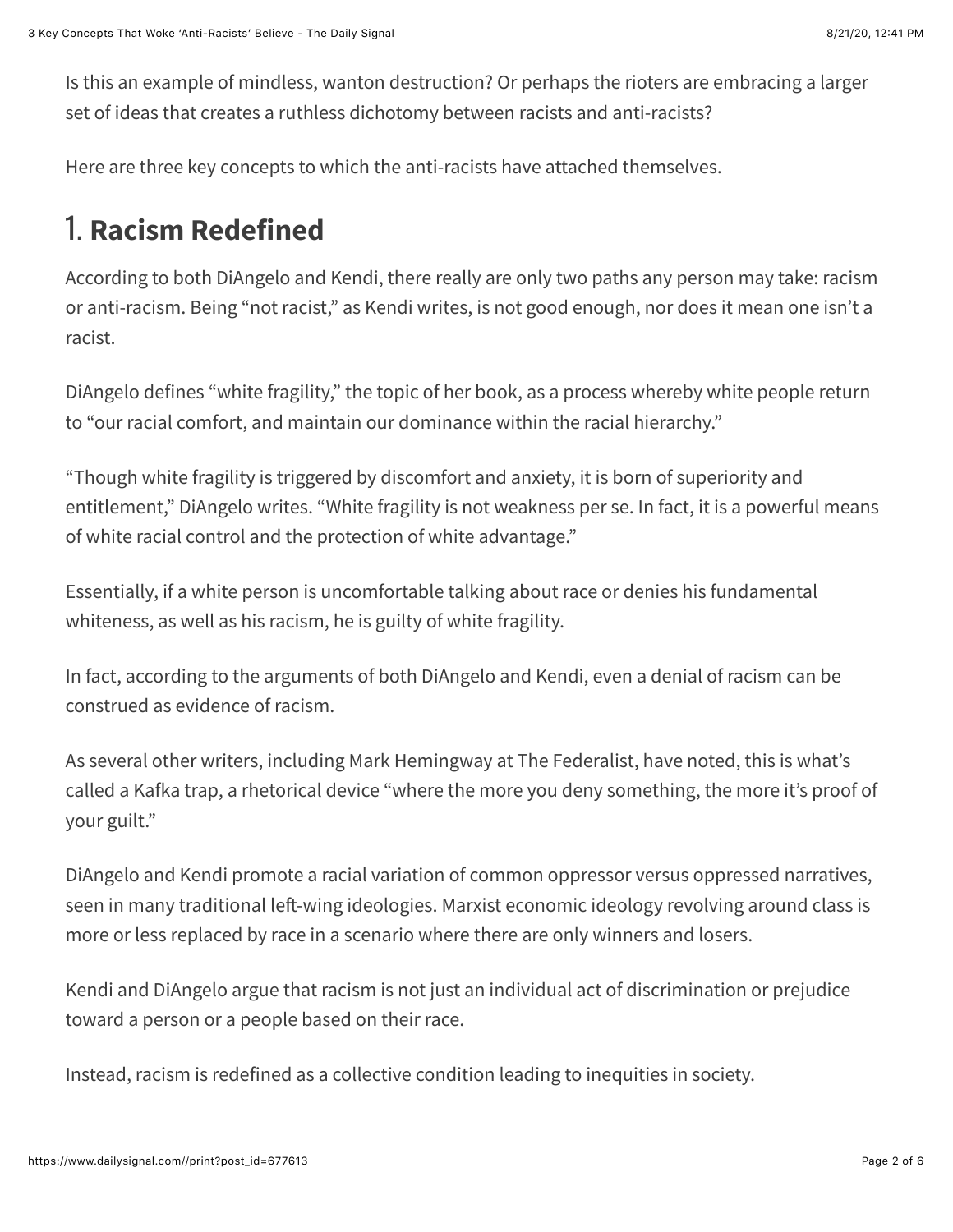Kendi argues that those whom many Americans see as actual racists are far less dangerous than the real threat of widespread acceptance of color blindness. He writes:

*The most threatening racist movement is not the alt right's unlikely drive for a White ethnostate but the regular American's drive for a 'race-neutral' one. The construct of race neutrality actually feeds White nationalist victimhood by positing the notion that any policy protecting or advancing non-white Americans toward equity is 'reverse discrimination.'*

Kendi decries "assimilationists" as being essentially as bad as "segregationists."

Assimilation is the process by which group diff[erences are reduced or eliminated](https://www.heritage.org/immigration/report/patriotic-assimilation-indispensable-condition-land-immigrants) within a society to form a common culture.

Kendi opposes the assimilationists, as he defines them, because he says they attribute behavior to the unequal outcomes for different races.

In fact, even asking the question of why different groups of people have statistically differing outcomes in a society may be construed as racist.

DiAngelo adopts Kendi's construction of racism, writing that "if we truly believe that all humans are equal, then disparity in condition can only be the result of systemic discrimination."

The argument essentially is that any racial discrepancies in society are examples of racism.

So, if a society has a disproportionate number of rich white people compared to rich black people, that is racism. If one race has a higher mortality rate from a disease than another, again the culprit is racism.

Kendi is, of course, highly selective in the statistics he cites to demonstrate that "there may be no more consequential White privilege than life itself."

As Coleman Hughe[s wrote for City Journal](https://www.city-journal.org/how-to-be-an-antiracist): "By selectively citing data that show blacks suffering more than whites, Kendi turns what should be a unifying, race-neutral battle ground—namely, humanity's fight against deadly diseases—into another proxy battle in the War on Racism."

Hughes, like Kendi, is black.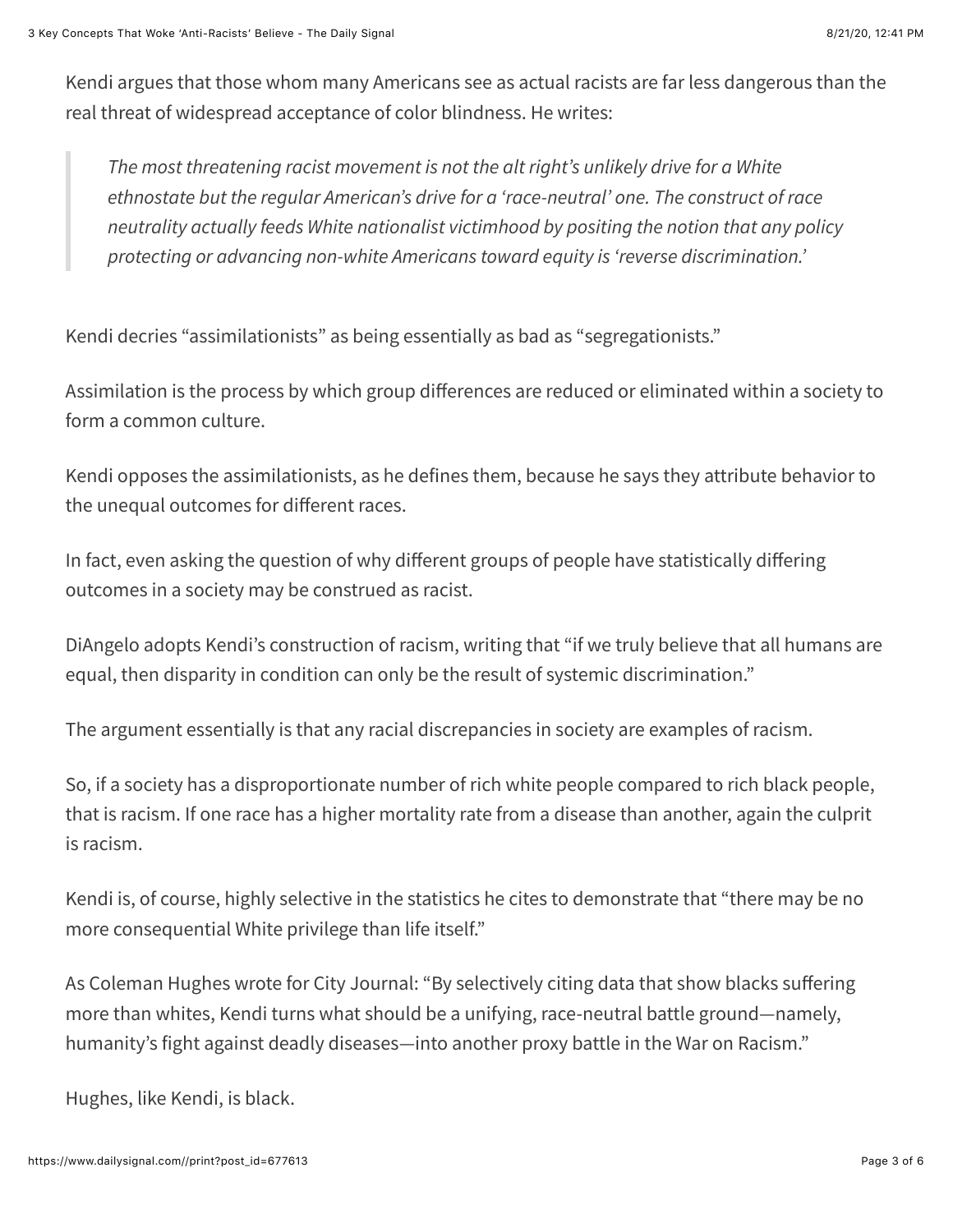### 2. **Colorblindness Is the Problem, and Racist**

The concept of equal opportunity is fundamentally rejected by the doctrines of DiAngelo and Kendi. They argue that in a deeply racist society conditioned to white supremacy, equal opportunity under the law perpetuates only more inequality.

Both DiAngelo and Kendi rebuke the idea of colorblindness in how we treat race. DiAngelo does so more in a cultural sense. She argues that colorblindness is essentially a sign of white privilege, a manipulation of the message of Martin Luther King Jr. to perpetuate more racism.

"Color-blind ideology makes it difficult for us to address these unconscious beliefs," DiAngelo writes. "While the idea of color blindness may have started out as a well-intentioned strategy for interrupting racism, in practice it has served to deny the reality of racism and thus hold it in place."

White people must build their racial "stamina," DiAngelo argues, to overcome their white fragility.

The way for white people to do this is by recognizing, embracing, and critically examining collective "white identity" as an antidote to white fragility. DiAngelo writes that "as an insider," she can speak for the white experience, but that she uses her white identity as a way to "challenge racism."

DiAngelo lays on white people the responsibility—the burden, one might say—of attacking and defeating racism and "whiteness."

### 3. **Racism Is Solved Through Discrimination**

Kendi leans more strongly into creating laws that specifically promote anti-racism. To be effective, he says, they must be discriminatory.

Discriminatory laws, Kendi argues, can be desirable and in fact necessary as a way to promote equity:

*If discrimination is creating equity, then it is anti-racist. If discrimination is creating inequity, then it is racist. Someone reproducing inequity through permanently assisting an overrepresented racial group into wealth and power is entirely di!erent than someone challenging that inequity by temporarily assisting an underrepresented racial group into relative wealth and power until equity is reached. The only remedy to racist discrimination is anti-racist discrimination. The only remedy to past discrimination is present*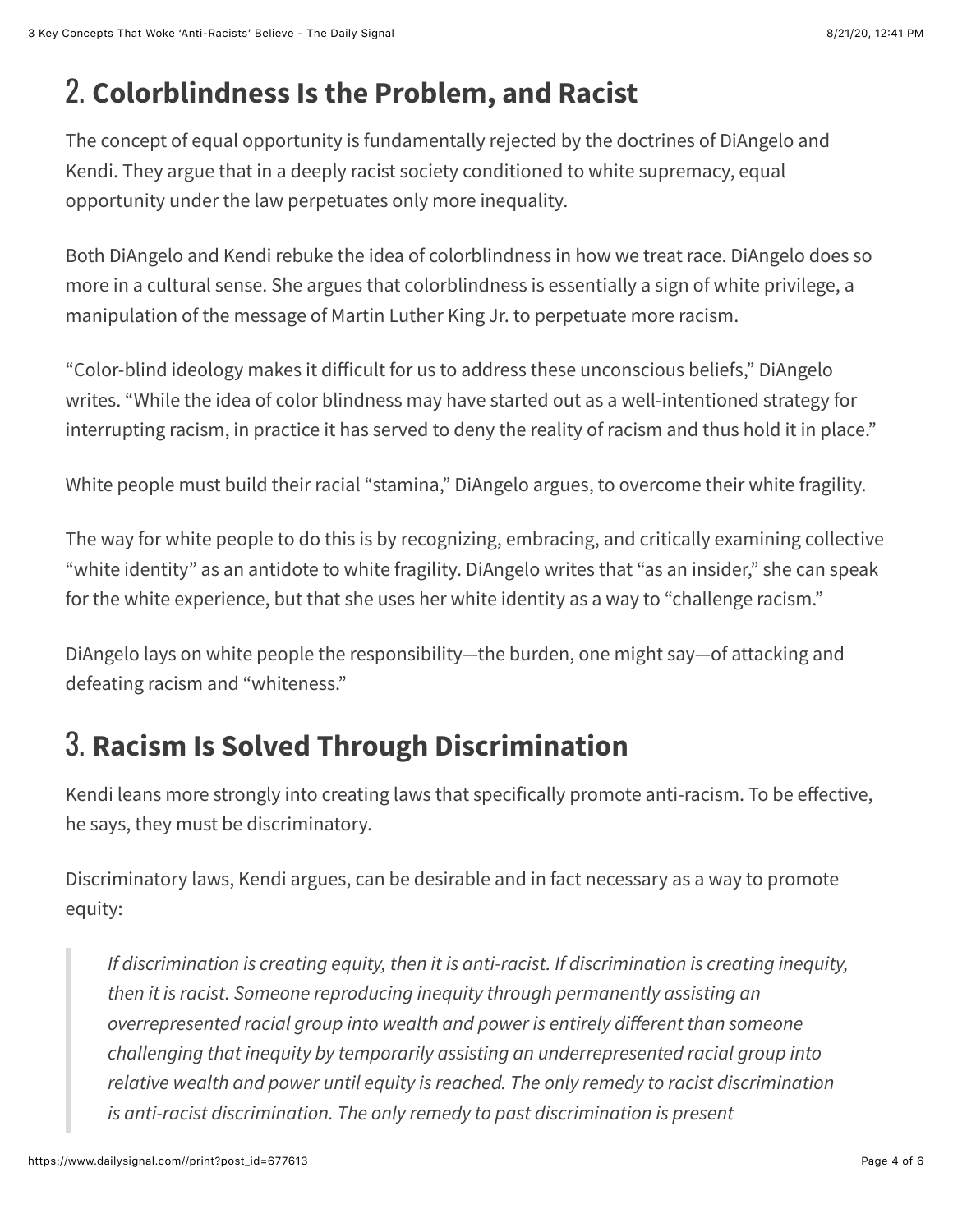*discrimination.*

As long as the discriminatory finger is on the button of "equity," however Kendi and the anti-racists define it, it is good.

Christopher Caldwell, author of "[The Age of Entitlement: America Since the Sixties,](https://www.amazon.com/gp/product/B07THQW1R2/ref=dbs_a_def_rwt_hsch_vapi_tkin_p1_i0)" [wrote](https://www.nationalreview.com/magazine/2020/08/10/ibram-x-kendi-prophet-of-anti-racism/) for National Review that Kendi rejects the notion—stemming from many civil rights advocates—"that everything will be well as long as we treat people with equality, neutrality, and respect."

"It is illegitimate. It is a 'racist' obstruction," Caldwell added.

Kendi proposes an anti-racist amendment to the Constitution, [which he wrote about](https://www.politico.com/interactives/2019/how-to-fix-politics-in-america/inequality/pass-an-anti-racist-constitutional-amendment/) in a short piece in Politico. It's worth quoting in full:

*To fix the original sin of racism, Americans should pass an anti-racist amendment to the U.S. Constitution that enshrines two guiding anti-racist principals [sic]: Racial inequity is evidence of racist policy and the di!erent racial groups are equals.* 

*The amendment would make unconstitutional racial inequity over a certain threshold, as well as racist ideas by public o!icials (with 'racist ideas' and 'public o!icial' clearly defined). It would establish and permanently fund the Department of Anti-racism (DOA) comprised of formally trained experts on racism and no political appointees.* 

*The DOA would be responsible for preclearing all local, state, and federal public policies to ensure they won't yield racial inequity, monitor those policies, investigate private racist policies when racial inequity surfaces, and monitor public o!icials for expressions of racist ideas. The DOA would be empowered with disciplinary tools to wield over and against policymakers and public o!icials who do not voluntarily change their racist policy and ideas.*

This proposal by Kendi effectively would end self-government and nullify the Bill of Rights. A cadre of intellectuals ensconced in the Department of Anti-racism would have the power to decide who can and can't run for office, and which laws can or can't be passed based on their interpretation of what is racist.